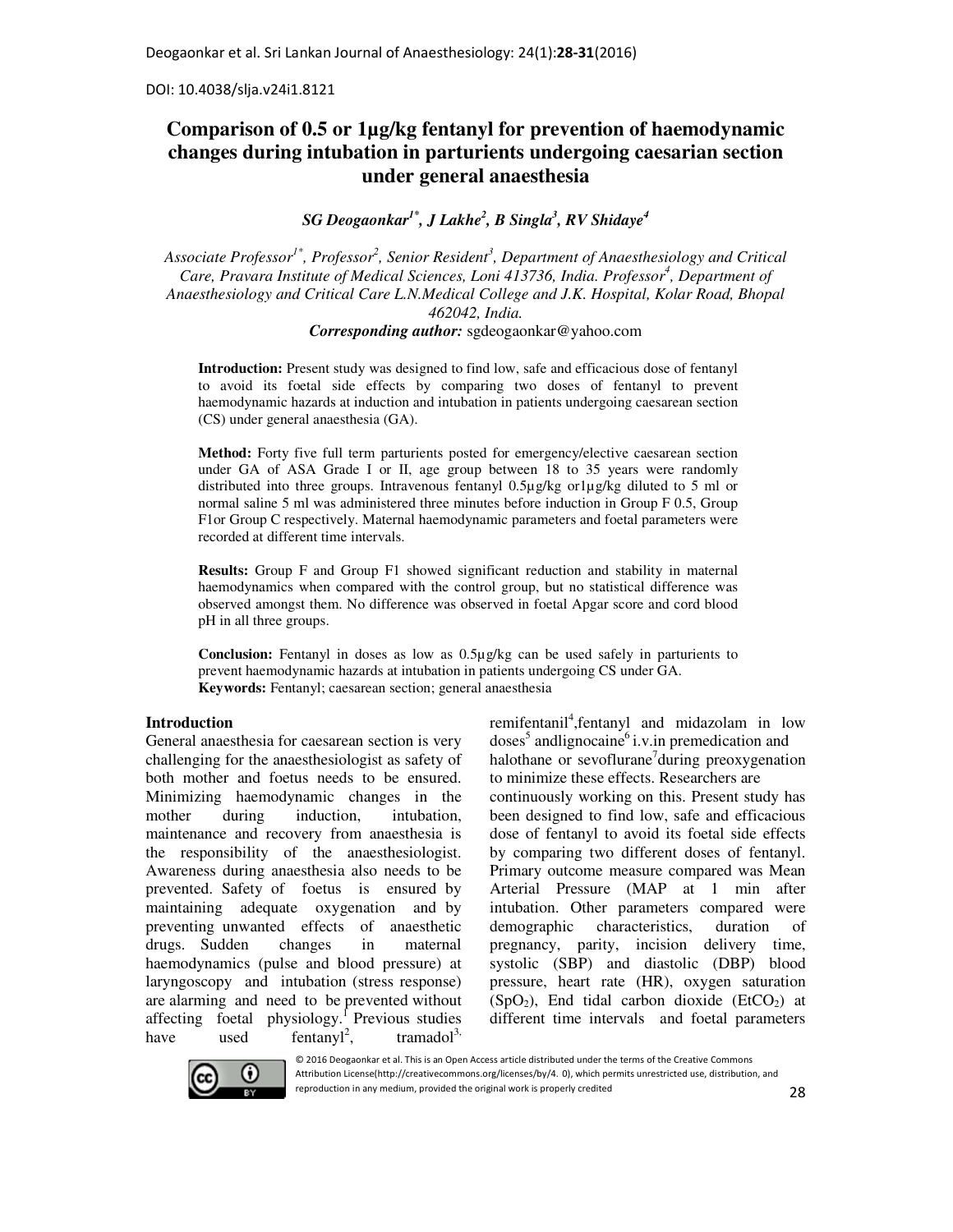(umbilical artery pH, APGAR score at 1, 5 and 10 minutes after birth).

# **Method**

A prospective randomized double blind controlled study was carried out in a medical college hospital during the period from April to December 2012, after approval from institutional ethics committee and research cell. Forty five full term parturients posted for emergency/elective CS under GA of ASA Grade I or II, age group between 18 to 35 years and willing to participate in the study were randomly divided into three equal parallel groups after obtaining informed written consent. Parturients with complicated pregnancy including pregnancy-induced hypertension, placenta praevia, abruptio placenta, maternal bleeding; with indication for CS being foetal distress, foetal anomaly or congenital syndromes, prolonged labour, past history of complicated GA were excluded. Patients having hypertension, heart disease, diabetes mellitus, history of opioid and/or alcohol misuse, allergy to fentanyl, who have received sedatives, benzodiazepines and opioids, alpha and/or beta agonists, beta antagonists in last 24 hours were also excluded from the study.

**Group F 0.5 [n=15]:** i.v. fentanyl 0.5µg/kg diluted to 5ml 3minutes before induction

**Group F 1 [n=15]:** i.v. fentanyl1µg/kg diluted to 5ml 3 minutes before induction

**Group C [n=15]:** i.v. normal saline 5ml 3 minutes before induction

Method of randomization was blocked randomization. Total blocks 15, block size 3 and treatment allocation of 1:1:1 for group F 0.5, group F1 and group C. Both patient and anaesthesiologist providing the anaesthesia and recording the observations were blinded regarding the group allocation.

After allocation into three groups, patients were placed supine with 15 $<sup>0</sup>$  left lateral tilt by placing</sup> wedge under right hip. Intravenous line was secured. All the parameters such as HR, SBP, DBP,MAP and FHS were recorded at base line, before induction during preoxygenation, 1 minute after intubation, 1 minute and 5 mins after delivery of foetus, and at recovery.

All parturients were pre-oxygenated for 5 minutes before induction. Two minutes after starting the preoxygenation and three minutes before induction all parturients were injected intravenously 5ml of normal saline (group C), 0.5µg/kg of fentanyl (group F) or 1µg /kg of fentanyl (group F1). Injection syringes were prepared by a person knowing the coding and the anaesthesia provider was blinded. Rapid sequence induction was done in all patients using i.v. thiopental sodium5mg/kg and succinylcholine1.5mg/kg and applying cricoid pressure. Intubation was done with appropriate size of cuffed endotracheal tube and airway was secured. Anaesthesia was maintained initially with 0.5MAC isoflurane (end tidal concentration) and 50% nitrous oxide / oxygen  $(N_2O/O_2)$  till the delivery of foetus. After delivery and clamping of umbilical cord further doses of i.v. fentanyl were administered up to 2μg/kg. Intravenous vecuronium was given for muscle relaxation in a dose of 0.1mg/kg. Anaesthesia was maintained with 35% to 40%  $O<sub>2</sub>$  with N<sub>2</sub>O, and isoflurane. Mechanical ventilation settings were adjusted to maintain  $ETCO<sub>2</sub>$  at 32-36mmHg and end-tidal isoflurane  $1.0 - 1.5$  vol%. At the end of surgery all patients were extubated after reversal of neuromuscular block with neostigmine 0.04 mg/kg and glycopyrrolate 0.008 mg/kg i.v. and routine post-operative care was provided. The Apgar score at 1 minute, 5 minutes and 10 minutes was assessed by a paediatrician blinded to the groups. Immediately after clamping the cord blood sample was collected from umbilical artery and arterial pH was measured and recorded.Statistical analysis was carried out using software Stata 10. ANOVA tests of significance were applied for the 3 groups and unpaired students 't' test for the 2 groups.  $P \le$ 0.05 was considered significant. Sample size had been decided after a pilot study of 30 patients; 10 in each group which gave a result for primary outcome measure MEP 1 showed that it was 113.9±7.51, 104.8±7.0 and 101.8±9.90 respectively in group C, group F and group F1 respectively.Estimated sample size for twosample comparison of means Test with Assumptions:  $alpha = 0.05$  (two-sided), power =0.90 for group C and group F turned out to be 28, 14 in each group, while for group C and group F1 it turned out to be 24, 12 in each group.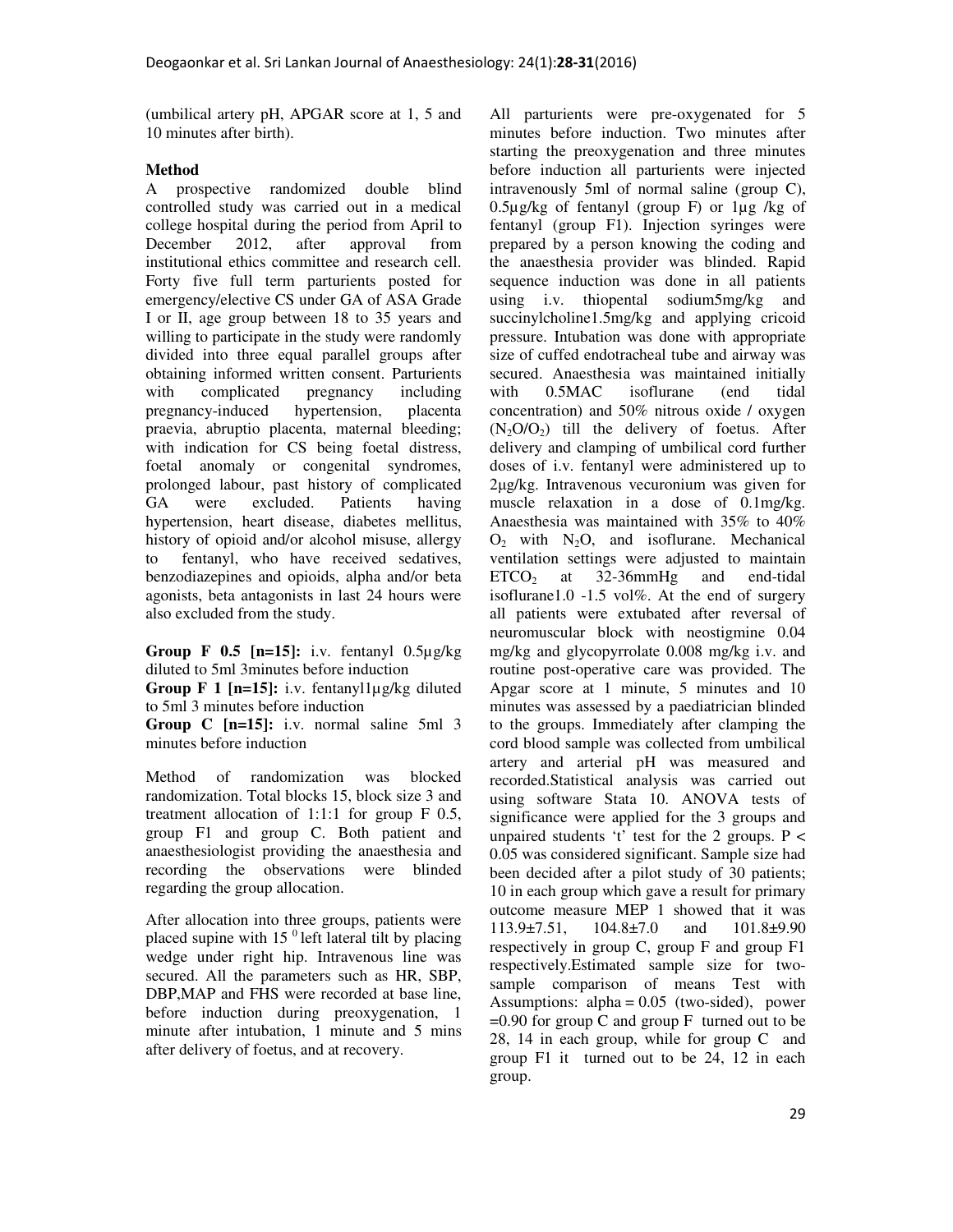#### **Results**

There is no significant difference between the demographic parameters in all these groups as shown in Table 1.

**Table 1:** Demographic characteristics

| Group $C(n=15)$<br>Parameter<br>Mean $\pm$ SD |                  | Group<br>$F(n=15)$<br>Mean $\pm$ SD | Group $F1(n=15)$<br>Mean $\pm$ SD |  |
|-----------------------------------------------|------------------|-------------------------------------|-----------------------------------|--|
| Age (years)                                   | $22.8 \pm 1.86$  | $23.6 \pm 1.80$                     | $22.87 \pm 1.88$ *                |  |
| Height (cms)                                  | $152.2 \pm 5.82$ | $154.27 \pm 6.16$                   | $151.0 \pm 6.13$ *                |  |
| Weight (Kgs)                                  | $53.93 \pm 6.88$ | $53.13 \pm 6.93$                    | $53.47 \pm 6.20*$                 |  |
| Pregnancy<br>(Weeks)                          | $38.33 + 1.76$   | $37.33 + 1.63$                      | $38.53 + 1.64$ *                  |  |

#### **\* p-value> 0.05 \*\* p-value significant at 0.05; \*\*\* p-value significant at 0.01**

Table 2 and Table 3 show that haemodynamic parameters HR, MAP, SBP and DBP were reduced significantly in parturients premedicated with fentanyl in both groups when compared with the Control Group. There was no significant difference between Group F and Group F1. Foetal parameters measured are shown in Table 4. There is no significant change in foetal Apgar score or cord blood pH in all three groups.

**Table 2:** Maternal haemodynamic parameters

| Paramete<br>r                      | Heart Rate per minute                      |                                        |                                                     | Mean Arterial Pressure (MAP)<br>mm of Ha      |                                               |                                            |
|------------------------------------|--------------------------------------------|----------------------------------------|-----------------------------------------------------|-----------------------------------------------|-----------------------------------------------|--------------------------------------------|
| measured<br>time<br>at<br>interval | Group<br>c<br>$(n=15)$<br>Mean $\pm$<br>SD | Group<br>$F(n=15)$<br>Mean $\pm$<br>SD | Group<br>$F1(n=1)$<br>5)<br>Mean $\pm$<br><b>SD</b> | Grou<br>р<br>$C(n=1)$<br>5)<br>Mean<br>$±$ SD | Group<br>$F(n=15)$<br>Mean $\pm$<br><b>SD</b> | Group<br>$F1(n=1)$<br>5)<br>Mean<br>$±$ SD |
| <b>Baseline</b>                    | $86.53+$<br>11.40                          | $87.33 \pm$<br>$7.39*$                 | $88.4 \pm 1$<br>$4.02*$                             | 87.8<br>土<br>5.23                             | 86.2<br>$\pm$<br>$5.02*$                      | $\overline{87.33}$ ±<br>$6.83*$            |
| Before<br>Induction                | $94.8 +$<br>11.18                          | $90.93 \pm$<br>$9.96*$                 | $87.67+$<br>13.24*                                  | 90.93<br>±<br>5.26                            | $87.67+$<br>$5.81*$                           | $87.4 \pm$<br>$7.07*$                      |
| min<br>One<br>after<br>intubation  | 117.33<br>± 14.31                          | $105.8 +$<br>11.75**                   | $101.6 +$<br>12.66**                                | 112.7<br>$3+$<br>6.42                         | $106.2+$<br>$6.24***$                         | 103.33<br>$±8.57*$<br>$\star\star$         |
| One<br>min<br>after<br>delivery    | $99.27+$<br>10.59                          | $95.87+$<br>$13.32*$                   | $99 + 17$ .<br>$51*$                                | 98.2<br>Ŧ<br>5.70                             | $91.93 +$<br>$8.05**$                         | $92.27+$<br>$6.72**$                       |
| min<br>Five<br>after<br>delivery   | $86.27+$<br>10.92                          | 86.6<br>$\pm$<br>$9.44*$               | $90.07 +$<br>14.27*                                 | 86.47<br>土<br>5.46                            | $84.13 \pm$<br>$6.21*$                        | $85.53+$<br>$5.85*$                        |
| Recovery                           | $83.13 +$<br>7.52                          | 82.2<br>$\pm$<br>$6.62*$               | $84.73+$<br>$8.84*$                                 | 86.93<br>土<br>3.77                            | 84.8<br>$\pm$<br>4.95 *                       | $85.33+$<br>$6.69*$                        |

**\* p-value> 0.05 \*\* p-value significant at 0.05; \*\*\* p-value significant at 0.01** 

| Table 3: Maternal haemodynamic parameters |  |  |
|-------------------------------------------|--|--|
|                                           |  |  |
|                                           |  |  |

| Para<br>met                                       | Systolic Blood Pressure mm of Hq              |                                           |                                     | Diastolic Blood Pressure mm of<br>Нg          |                                       |                                         |
|---------------------------------------------------|-----------------------------------------------|-------------------------------------------|-------------------------------------|-----------------------------------------------|---------------------------------------|-----------------------------------------|
| er<br>Mea<br>sure<br>d at<br>time<br>inter<br>val | Group<br>c<br>$(n=15)$<br>Mean ±<br><b>SD</b> | Group<br>$F(n=15)$<br>Mean ±<br><b>SD</b> | Group<br>$F1(n=15)$<br>Mean ±<br>SD | Grou<br>р<br>$C(n=1)$<br>5)<br>Mean<br>$±$ SD | Group<br>$F(n=15$<br>Mean $\pm$<br>SD | Group<br>$F1(n=15)$<br>Mean $\pm$<br>SD |
| Bas<br>eline                                      | 118.4<br>± 6.94                               | 116.2<br>$\pm$<br>$6.81*$                 | $117.87 \pm$<br>$6.39*$             | 75.13<br>Ŧ<br>7.20                            | $71.07 \pm$<br>$6.35*$                | 73.73<br>$\pm$<br>$5.90*$               |
| Befo<br>re<br>Indu<br>ction                       | 120.47<br>± 7.31                              | 117<br>$\pm$<br>$6.60*$                   | 117.67 $\pm$<br>$8.26*$             | 77.47<br>Ŧ<br>9.63                            | $71.8 \pm$<br>$6.75*$                 | 73<br>$\pm$<br>$7.38*$                  |
| 1<br>min<br>after<br>intub<br>ation               | 147.13<br>± 11.47                             | 132<br>$\pm$<br>11.28 ***                 | $126.93 + 1$<br>$2.70***$           | 94.13<br>Ŧ<br>6.76                            | $83.2 + 7.$<br>75***                  | $81.27 +$<br>$7.29***$                  |
| 1<br>min<br>after<br>deliv<br>ery                 | 129.33<br>± 11.27                             | $118.47 \pm$<br>9.81***                   | $120.13+$<br>$9.05***$              | 82.8<br>Ŧ<br>7.65                             | $72.87+$<br>$9.31***$                 | 75.13<br>士<br>$7.75***$                 |
| 5<br>min<br>after<br>deliv<br>ery                 | 115<br>$\pm$<br>9.47                          | $110.33 \pm$<br>$6.98*$                   | 112.8<br>$\pm$<br>$7.03*$           | 73.87<br>±<br>8.29                            | 69.53<br>$± 9.49*$                    | 73.07<br>Ŧ<br>$7.11*$                   |
| Rec<br>over<br>у                                  | 117.27<br>± 5.95                              | 114<br>Ŧ<br>5.29<br>×                     | 116.27 $\pm$<br>$6.05*$             | 71.73<br>±<br>7.69                            | 69.47<br>5.63<br>Ŧ<br>$\star$         | 72.13<br>$\pm$<br>5.96                  |

**\* p-value> 0.05 \*\* p-value significant at 0.05; \*\*\* p-value significant at 0.01** 

**Table 4:** Foetal parameters

| Parameter                             | Group<br>$C(n=15)$<br>Mean $\pm$ SD | Group<br>$F(n=15)$<br>Mean $\pm$ SD | Group<br>$F1(n=15)$<br>Mean $\pm$ SD |
|---------------------------------------|-------------------------------------|-------------------------------------|--------------------------------------|
| Induction delivery interval<br>(mins) | $7.47 \pm 1.36$                     | $6.67 \pm 2.32$ *                   | $6.2 \pm 1.90$ *                     |
| Umbilical artery pH                   | $7.24 \pm 0.021$                    | $7.25 \pm 0.024$ *                  | $\sqrt{7.23} \pm 0.030$<br>۰         |
| APGAR at 1min                         | $7.47 \pm 0.64$                     | $7.27 \pm 0.46*$                    | $7.07 \pm 0.26$ *                    |
| APGAR at 5min                         | $8.47 \pm 0.52$                     | $8.27 \pm 0.46*$                    | $8.33 \pm 0.49$ *                    |
| APGAR at 10min                        | $9.47 \pm 0.52$                     | $9.40 \pm 0.51$ *                   | $9.47 \pm 0.52$ *                    |

**\* p-value> 0.05 \*\* p-value significant at 0.05; \*\*\* p-value significant at 0.01** 

## **Discussion**

Although fentanyl has been used as premedication by different workers, many anaesthesiologists are reluctant due to its potential detrimental effects on foetus. Frolith<sup>5</sup> used  $1\mu$ /kg and Baraka<sup>3</sup> used  $2\mu$ /kg of fentanyl, while Mieyer-Breting<sup>2</sup> showed minimal detrimental effects on foetus even up to 5µg/kg. They showed significant correlation between umbilical-venous fentanyl concentration and the induction-delivery time: the longer the induction-delivery time the lower the fentanyl concentration in the umbilical vein. Fentanyl